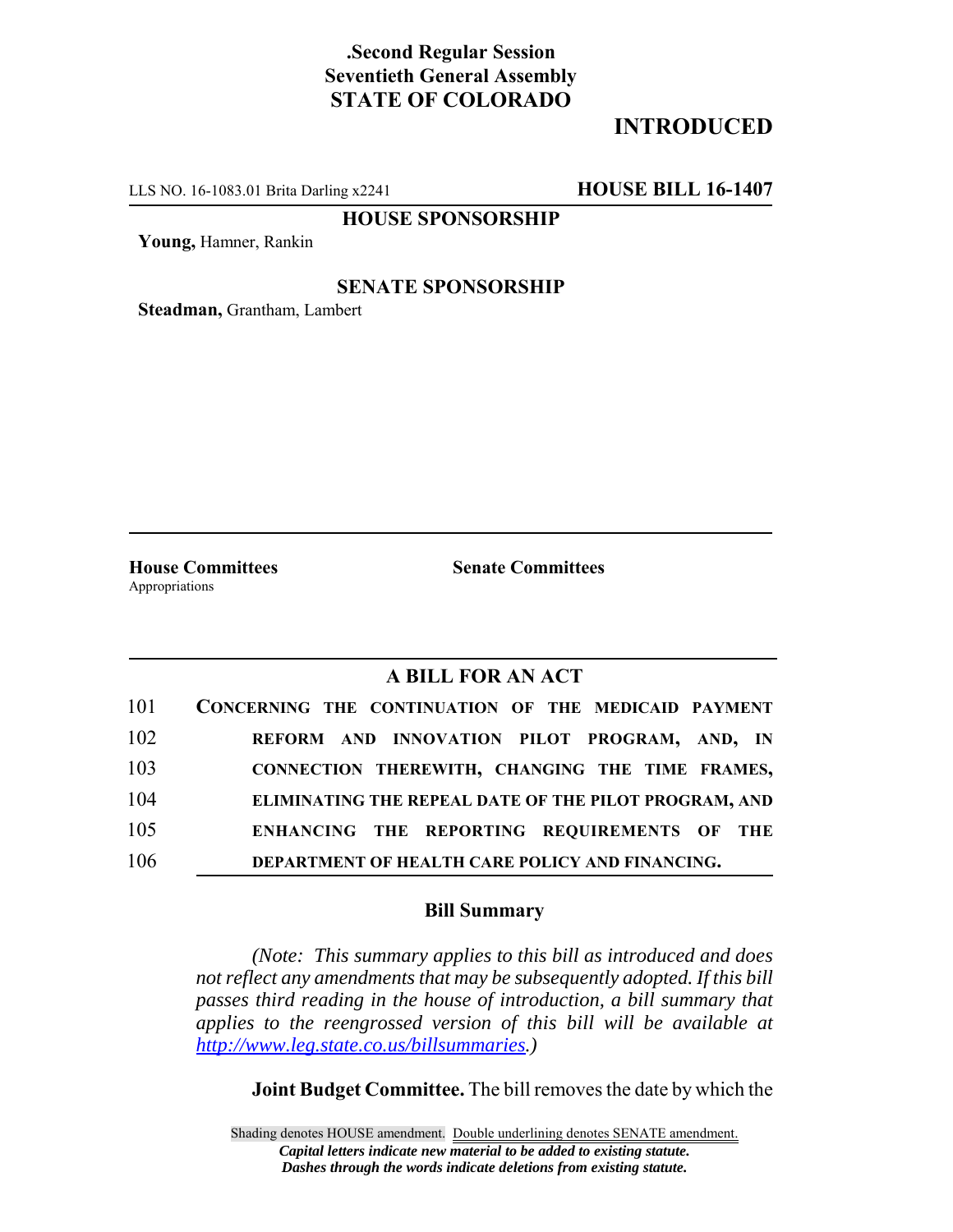department of health care policy and financing (department) must select payment projects to be included in the medicaid payment reform and innovation pilot program (pilot program), allowing the department to continue selecting new payment projects for the pilot program. Further, the bill removes the date for completion of pilot projects.

The bill amends the department's ongoing reporting requirements to specify information that must be included in the annual report. The bill also includes issues relating to the department's evaluation of the payment projects that are part of the pilot program.

 *Be it enacted by the General Assembly of the State of Colorado:* **SECTION 1.** In Colorado Revised Statutes, 25.5-5-415, **amend** 3 (1) (a) (V), (2) (c) (I), (2) (c) (III), (2) (d) (I), (4) (a) (II), and (4) (a) (III); and **add** (1) (a) (VI), (4) (a) (IV), and (4) (a.5) as follows: **25.5-5-415. Medicaid payment reform and innovation pilot program - legislative declaration - creation - selection of payment projects - report - rules.** (1) (a) The general assembly finds that: (V) The state department should explore how these new payment methodologies may result in improved health outcomes and patient satisfaction and support the financial sustainability of the medicaid program; AND (VI) THE STATE DEPARTMENT SHALL EVALUATE HOW SUCCESSFUL PAYMENT PROJECTS COULD BE REPLICATED AND INCORPORATED WITHIN THE STATE DEPARTMENT'S CURRENT MEDICAID COORDINATED CARE 15 SYSTEM. 16 (2) (c) (I)  $\Theta$  in or before July 1, 2013, The state department shall 17 complete its review of payment projects and shall select payment projects to be included in the pilot program. (III) For payment projects not selected by the state department, the state department shall respond to the contractor of the state department's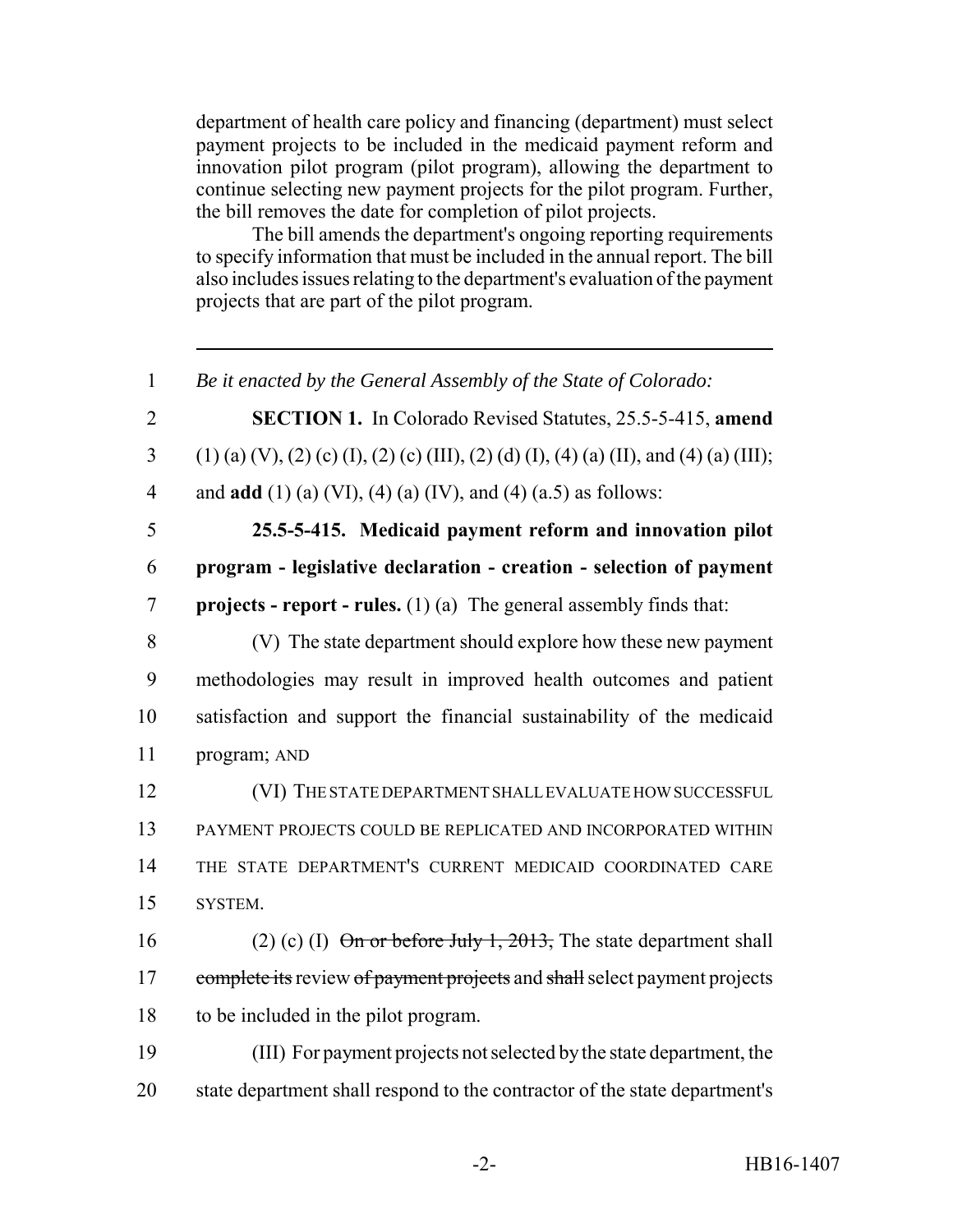1 current medicaid coordinated care system, in writing, on or before July 1,  $2 \frac{2013}{100}$ , stating the reason or reasons why the payment project was not selected. The state department shall send a copy of the response to the joint budget committee of the general assembly, the health and human services committee of the senate, or any successor committee, and the health and environment committee of the house of representatives, or any successor committee.

 (d) (I) The payment projects selected for the program shall be for 9 a period of at least two years, but ONE YEAR AND shall not extend beyond 10 June 30, 2016 THE LENGTH OF THE CONTRACT WITH THE CONTRACTOR OF THE STATE DEPARTMENT'S CURRENT MEDICAID COORDINATED CARE SYSTEM. The provider contract shall specify the payment methodology utilized in the payment project.

 (4) (a) The state department shall submit a report to the joint budget committee of the general assembly, the health and human services committee of the senate, or any successor committee, and the health and environment committee of the house of representatives, or any successor committee, as follows:

 (II) On or before September 15, 2014, concerning the pilot program as implemented, including but not limited to an analysis of the initial data and information concerning the utilization of the payment methodology, quality measures, and the impact of the payment methodology on health outcomes, cost, provider participation and 24 satisfaction, and patient satisfaction; and

25 (III) On or before September 15, 2015, and each September 15 26 that the program is being implemented, concerning the program as implemented, including but not limited to an analysis of the data and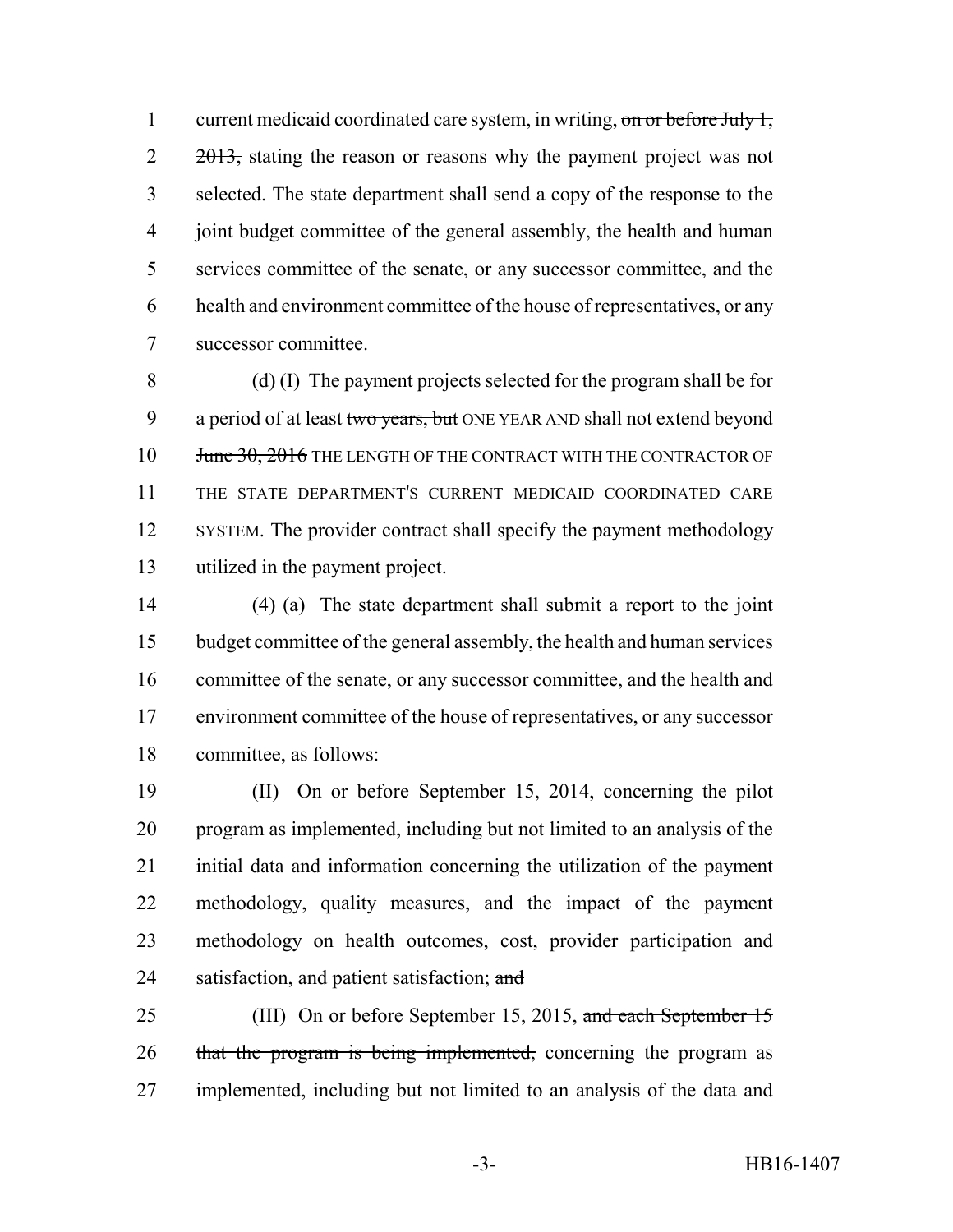information concerning the utilization of the payment methodology, including an assessment of how the payment methodology drives provider performance and participation and the impact of the payment methodology on quality measures, health outcomes, cost, provider satisfaction, and patient satisfaction, comparing those outcomes across  $\frac{dH}{dt}$ patients utilizing existing state department data.

 (IV) ON OR BEFORE APRIL 15, 2017, AND EACH APRIL 15 THAT THE PROGRAM IS BEING IMPLEMENTED, CONCERNING THE PROGRAM AS IMPLEMENTED, INCLUDING BUT NOT LIMITED TO AN ANALYSIS OF THE DATA AND INFORMATION CONCERNING THE UTILIZATION OF THE PAYMENT METHODOLOGY, INCLUDING AN ASSESSMENT OF HOW THE PAYMENT METHODOLOGY DRIVES PROVIDER PERFORMANCE AND PARTICIPATION AND 13 THE IMPACT OF THE PAYMENT METHODOLOGY ON QUALITY MEASURES, HEALTH OUTCOMES, COST, PROVIDER SATISFACTION, AND PATIENT SATISFACTION, COMPARING THOSE OUTCOMES ACROSS PATIENTS UTILIZING EXISTING STATE DEPARTMENT DATA. SPECIFICALLY, THE REPORT MUST INCLUDE:

18 (A) AN EVALUATION OF ALL CURRENT PAYMENT PROJECTS AND WHETHER THE STATE DEPARTMENT INTENDS TO EXTEND ANY CURRENT PAYMENT PROJECT INTO THE NEXT FISCAL YEAR;

 (B) THE STATE DEPARTMENT'S PLANS TO INCORPORATE ANY 22 PAYMENT PROJECT INTO THE LARGER MEDICAID PAYMENT FRAMEWORK; 23 (C) A DESCRIPTION OF ANY PAYMENT PROJECT PROPOSALS 24 RECEIVED BY THE STATE DEPARTMENT SINCE THE PRIOR YEAR'S REPORT,

AND WHETHER THE STATE DEPARTMENT INTENDS TO IMPLEMENT ANY NEW

PAYMENT PROJECTS IN THE UPCOMING FISCAL YEAR; AND

(D) THE RESULTS OF THE STATE DEPARTMENT'S EVALUATION OF